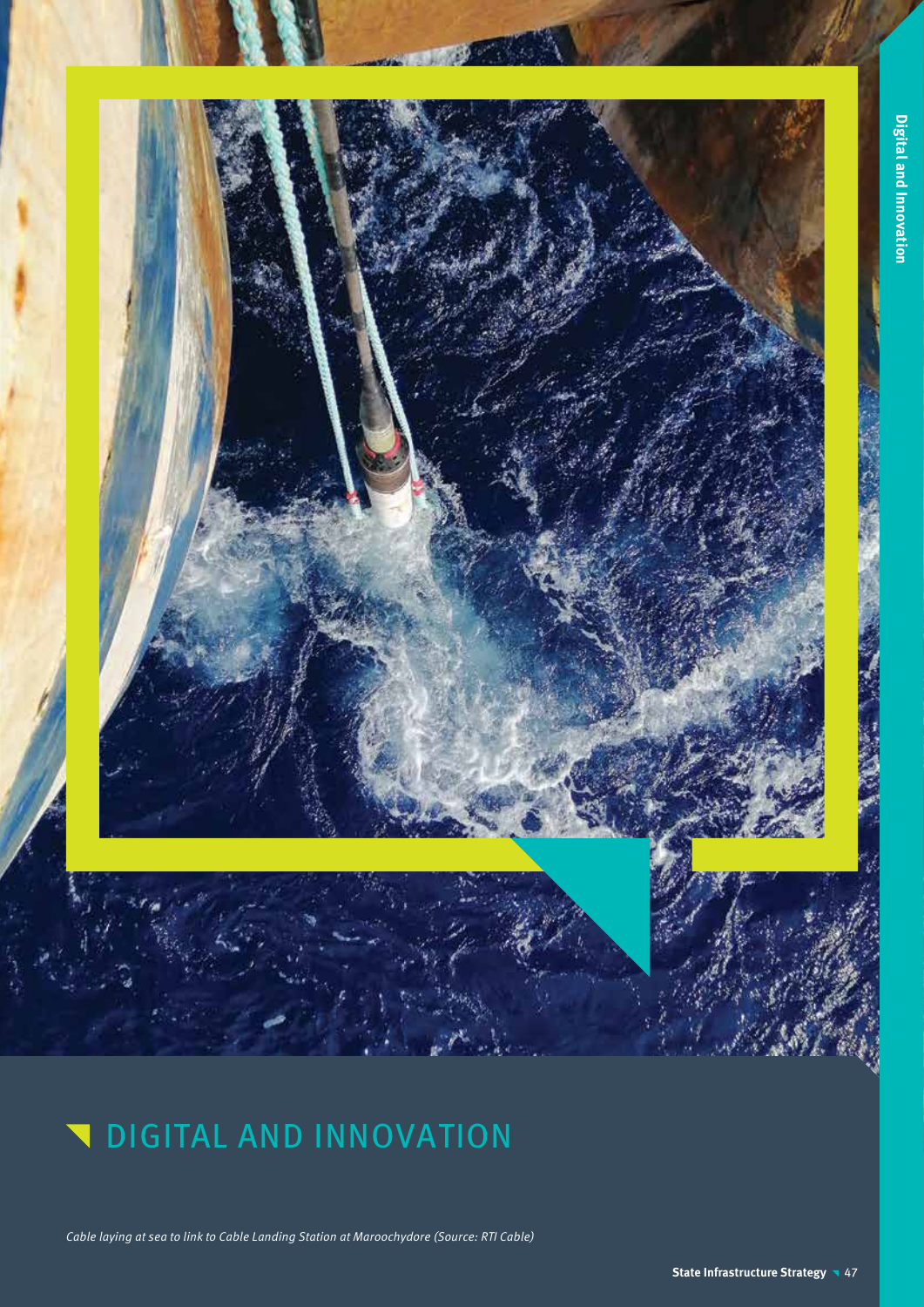

## **VERVIEW**

The world is becoming increasingly interconnected and competitive as innovation and technology transform traditional business models and how we access goods and services. Queensland needs to keep pace with global change by driving innovation alongside faster, more reliable digital infrastructure.

Innovation and digital transformation are improving the lives of everyday Queenslanders and are a vital driver of our economic success. Emerging technologies are rapidly changing the infrastructure landscape – both what we build and how we build it – fostering innovation and improving services.

The Queensland Government is building an innovation economy with innovation places such as knowledge precincts critical to this. They bring together government, research and industry, to attract talent and capital, facilitate collaboration and deliver new businesses, jobs and export opportunities. The state owns and invests in precincts to support our science and innovation capability such as the Ecosciences Precinct in Brisbane, the Gold Coast Health and Knowledge Precinct, and the Townsville Tropical Intelligence and Health Precinct (TropiQ). The \$25 million Research Infrastructure Co-Investment Fund also ensures Queensland maintains its leading-edge science and innovation capabilities.

Queensland is well positioned to build a strong and diverse digital economy as a part of our innovation economy. Our industries are embracing rapid digital transformation (commonly known as Industry 4.0), creating new high-skill jobs in industries like advanced manufacturing. A surge in the uptake of AgTech solutions is seeing the development and increasing adoption of data and digital technologies such as robotics, sensors, blockchain and artificial intelligence.

Digital technologies and data analysis are rapidly evolving and can vastly improve the way we plan, design, operate and maintain infrastructure. Embedding 'digital by default' approaches across the infrastructure lifecycle, where digital tools are used as the accepted standard, opens significant opportunities for the infrastructure and construction sectors. Embracing technology and innovation is essential to support new ways of interacting, working and delivering services.

Critical to all this is digital infrastructure, comprising the physical technology that connects people, businesses and communities to a variety of online products and services. It includes mobile networks, fixed-line and satellite broadband services, data centres and the Internet of Things (IoT). This digital infrastructure is also vital in keeping residents and emergency service workers safe during natural disasters (including pandemics) and assisting with the response, recovery and reconstruction phases.

Opportunities for economic development, and innovation are dependent on infrastructure that enables digital inclusion for all Queenslanders. Action led by the Australian Government and NBN Co over the coming years will be critical to avoid the digital divide widening in Queensland. The Queensland Government wants to work with responsible parties to ensure rural and regional Queenslanders aren't left behind as metropolitan areas have access to more services.

While telecommunications networks are regulated by the Australian Government and delivered largely by NBN Co and commercial providers, the Queensland Government continues to use its influence with the Commonwealth and actively works with other jurisdictions to improve digital infrastructure and services. The state also makes strategic investments and leverages government telecommunications expenditure, state governmentowned investments and programs, and state planning frameworks.

In a decentralised state such as Queensland, there is enormous potential to provide the community with new and improved digital services through improvements to underlying digital infrastructure and optimising digital infrastructure provision – particularly in regional and remote areas. Digital capacity, security and resiliency also needs to be built into all infrastructure to future-proof investments and assets, and capitalise on capabilities.



Innovation in agriculture (Source: Department of Agriculture and Fisheries)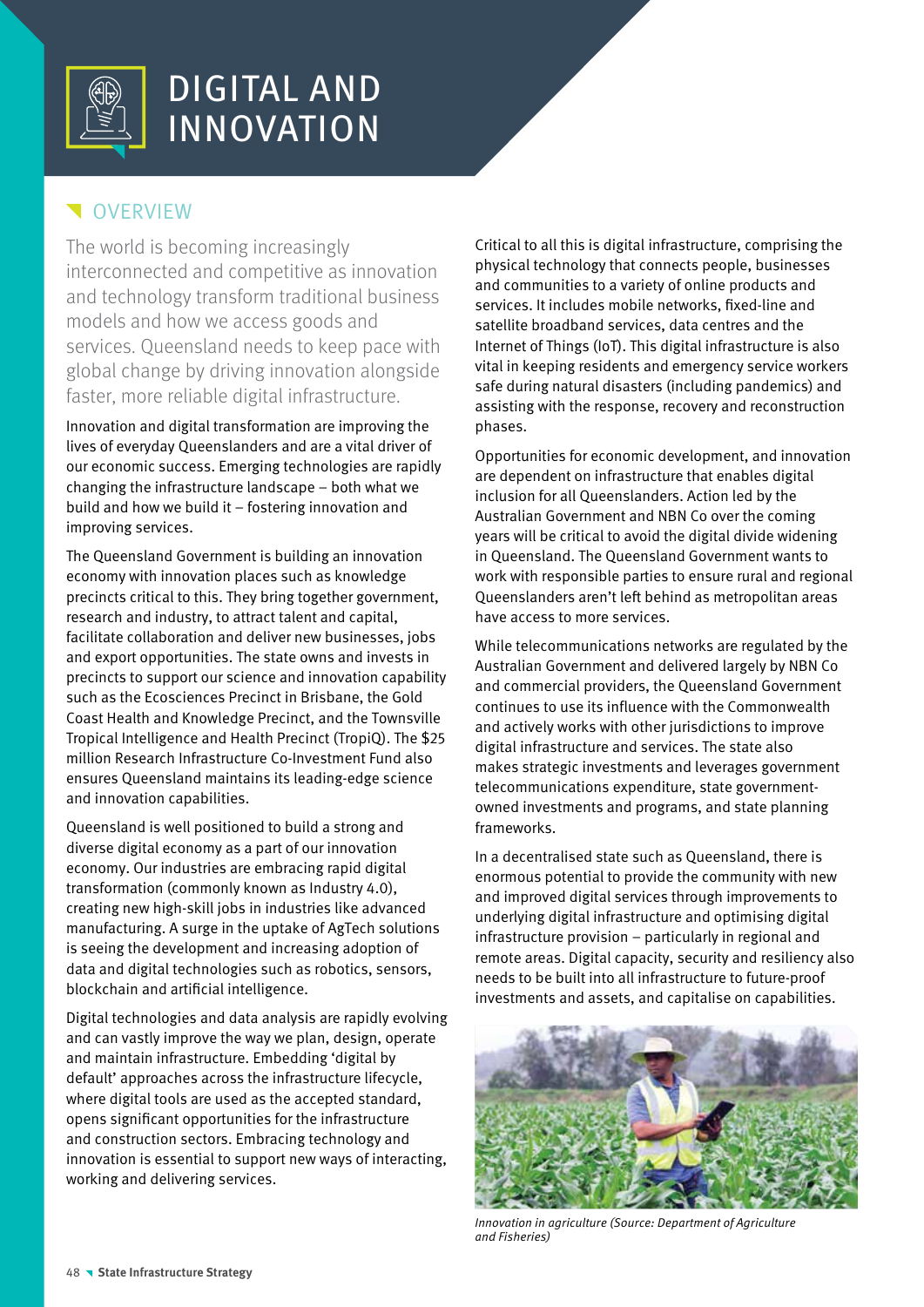## **CURRENT KEY INITIATIVES**

## **T** Digitally connected regions

The Queensland Government is exploring opportunities to improve connectivity in regional and remote Queensland, including driving a more competitive market through coinvestment, and leveraging government buying power and existing infrastructure.

## ^ Digital Infrastructure Plan (DIP)

Developing a 10-year plan to focus the collaborative efforts and investments required across government and industry to bridge the digital divide.

## **T** Strengthening Telecommunications Against Natural Disasters program (STAND)

Working with NBN Co and councils to improve emergency telecommunication facilities in emergency shelters and assembly areas (approximately 60 sites), allowing communities at risk of natural disasters to access online support services, social media and news.

## **T** Queensland Innovation Places Strategy 2022–2032

Developing a 10-year whole-of-government strategy to drive the coordinated development of innovation places that bring together our economic strengths, assets and people to deliver long-term economic growth and jobs for Queensland.



Curiocity Brisbane 2021 (Source: Tourism and Events Queensland)

## **TRENDS**



## CSIRO AND NBN CO RESEARCH SUGGESTS THAT 20 PER CENT OF AUSTRALIANS

will continue to work from home indefinitely, compared to 5 per cent pre-COVID-1940



### THIRTY-SIX PER CENT OF THE QUEENSLAND WORKFORCE (867,667 QUEENSLAND JOBS)

are at risk of disruption from digitisation and automation by 2038, presenting both challenges and significant opportunities<sup>41</sup>



CSIRO Futures has estimated that \$1 of research and development investment creates an average of \$3.50 IN ECONOMY-WIDE BENEFITS.<sup>42</sup>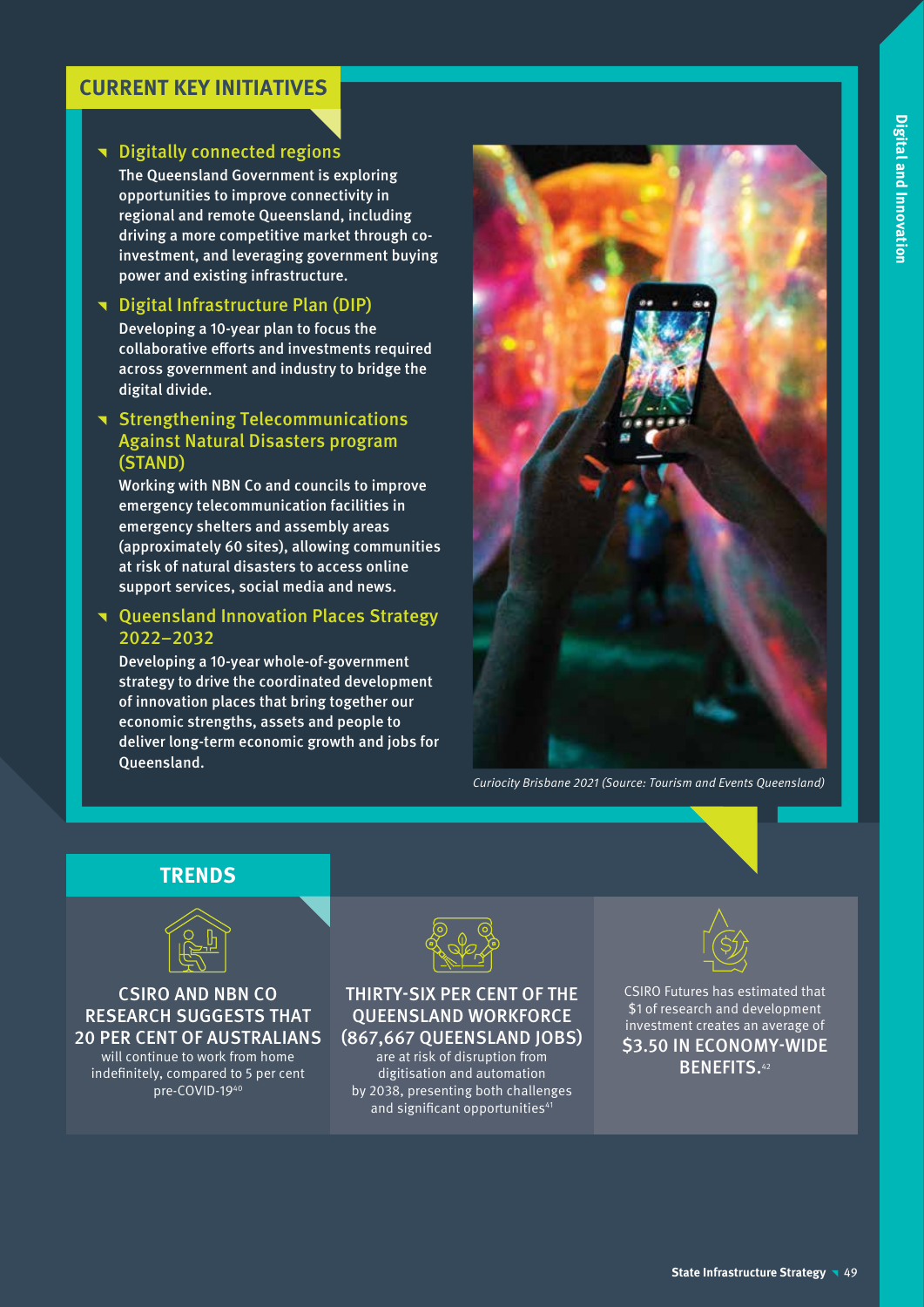

# CHALLENGES

### Tyranny of distance

Queensland has Australia's most decentralised population. This higher proportion of regional and rural households means more limited optical fibre connections, longer distances between telecommunications towers, a higher dependency on satellite services and higher connection costs per customer.



## Digital by default .......

Implementing and integrating 'digital by default' into infrastructure projects will require a cultural shift for government and the infrastructure sector, including the need to build knowledge and capability and demonstrate the benefits of digital approaches.



## Digital literacy

Addressing digital literacy and increasing familiarity with digital service delivery is a key challenge. While improving services and access is important, informed and savvy consumers are key to getting the most out of digital opportunities.





## Great digital divide

The digital divide between our cities and smaller communities can be a barrier to people accessing online services for business, education and training, health, diminishing their ability to effectively participate in modern society.



### Increasing reliance

Reliability of digital services is increasingly important for the success of Queensland's economy and the safety of its residents. Service outages can be life-threatening and inflict serious damage on the economy (e.g. payment systems). Queensland is also Australia's most disaster-prone state, with community safety and recovery dependent on digital infrastructure.



## Ability to influence .......

While the Queensland Government is a strong advocate for improved digital infrastructure to grow the economy and provide more digital services, the Australian Government and the private sector are responsible for the majority of infrastructure.

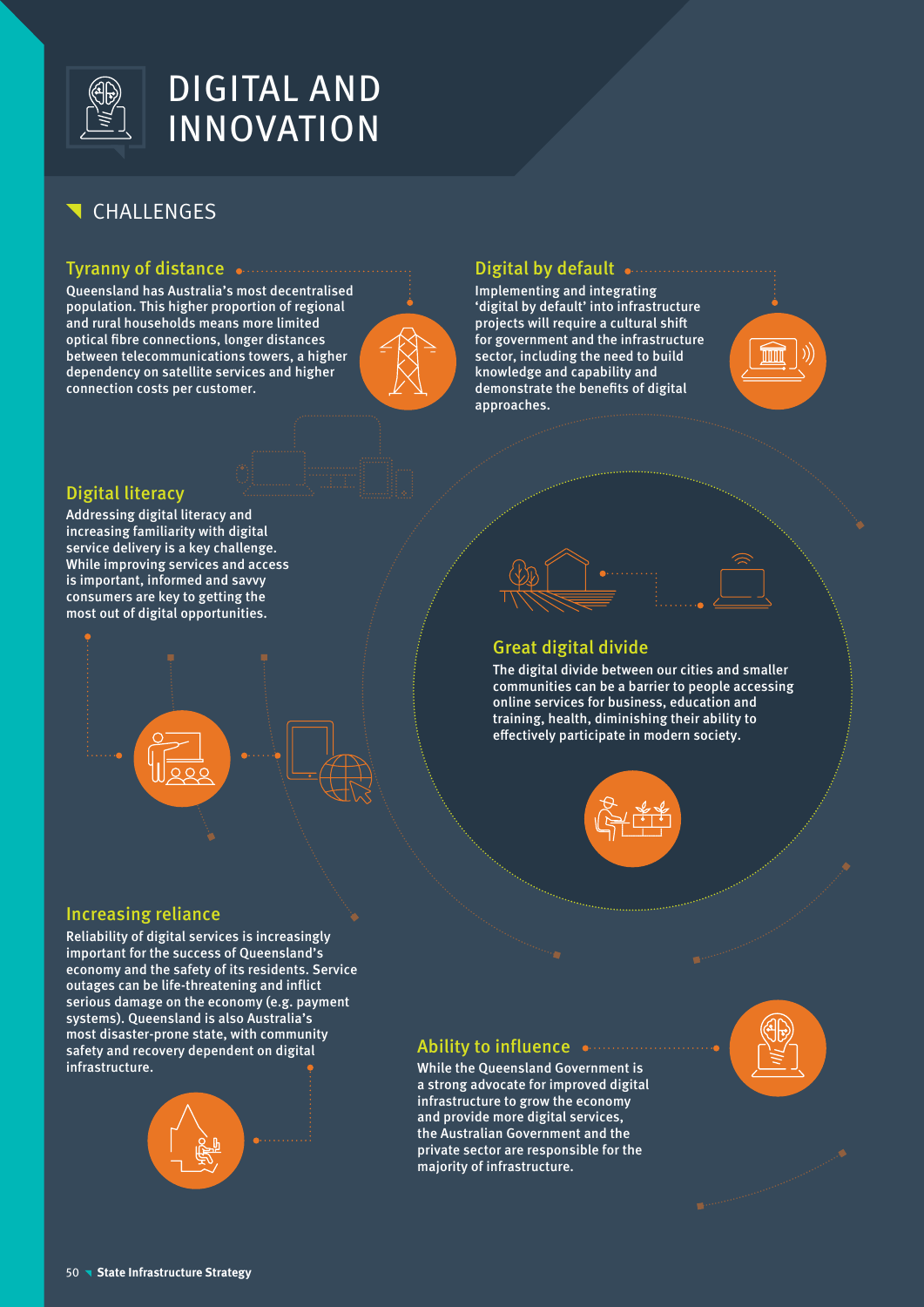## OPPORTUNITIES



## Leveraging existing investment

Leverage existing state government expenditure, assets or other investments to help reduce provider costs and facilitate greater investment to improve regional connectivity.



### Partnering for success

The Queensland Government will continue to work with the telecommunications sector and the Australian Government to improve digital infrastructure in the best interests of Queensland, and further develop cross-jurisdictional data collaboration to improve discovery and access to public sector data.

Continue to participate in co-investment programs aimed at improving regional and remote digital infrastructure where it is not otherwise commercially viable, such as mobile black spots or regional connectivity programs.





## Increasing market competition

Explore a variety of avenues to increase market competition, encourage further network investment, drive down service costs and improve service availability, for example, by enabling more shared infrastructure.





## Enabling the digital economy

Leverage digital infrastructure and data to enable and grow the digital economy. For example, following the joint investment of the Queensland Government and the Sunshine Coast Council, the \$35 million Sunshine Coast international broadband submarine cable is the first undersea optical fibre cable in Queensland and it will encourage ICT investment in the region.

## Places to drive innovation and enhance productivity

Genuine collaboration between the private sector, research organisations and government can be facilitated by a coordinated and collaborative system of innovation places and precincts to share ideas, drive innovation, harness investment and deliver long-term prosperity.

Creating opportunities across the state for investors and entrepreneurs to connect in convenient locations will enable the development of smart and innovative physical and digital infrastructure, platforms, tools and networks to drive Queensland's innovation and start-up ecosystem.

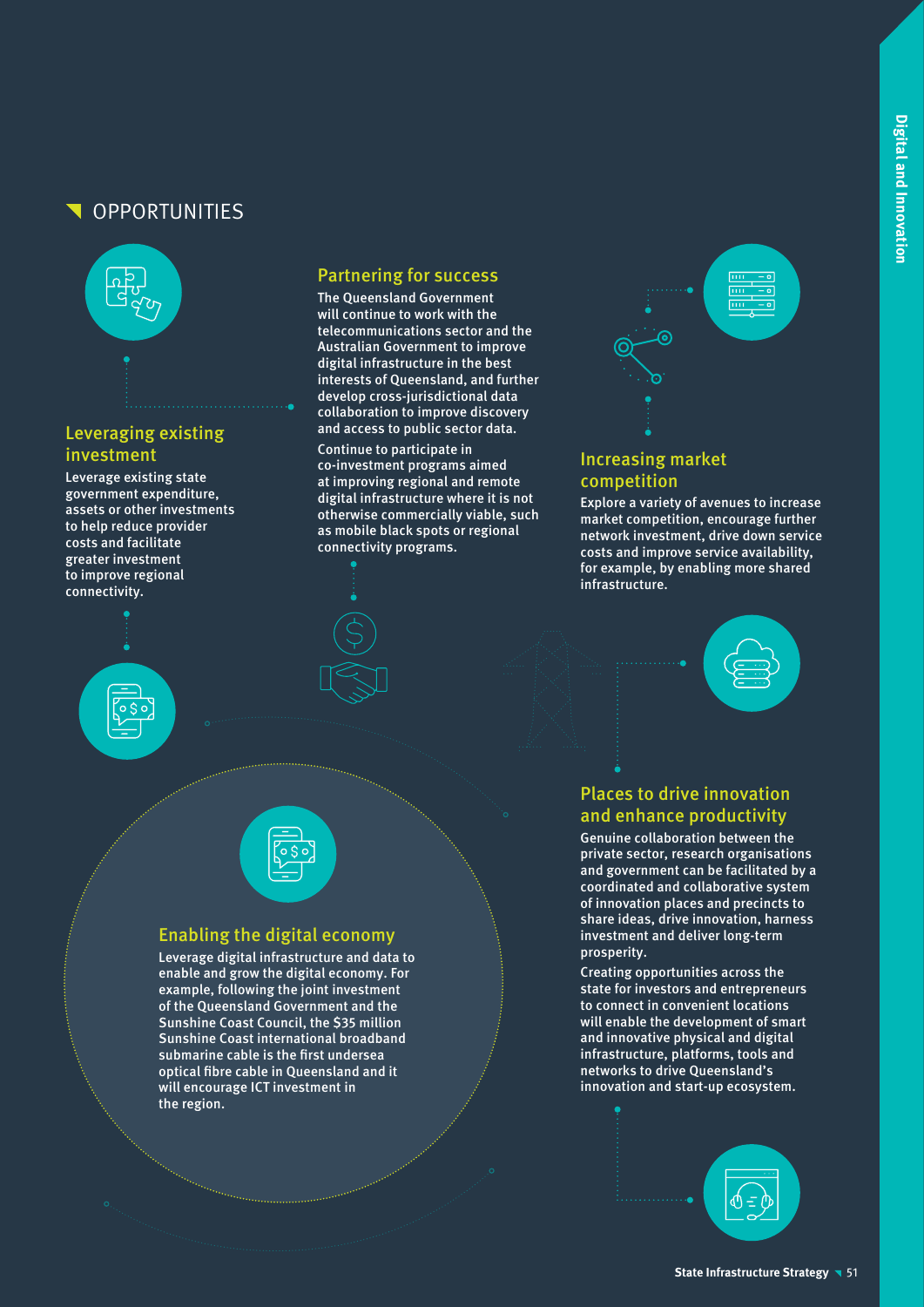

## PRIORITY ACTIONS

### **1 Championing digital infrastructure (DCHDE)**

### $\circledR$  $\mathbb{R}$

Provide a single point of coordination and collaboration for the development of Queensland's digital infrastructure. This centralised coordination unit will work with local governments, the private sector, the Australian Government and government-owned corporations to advocate in a coordinated manner to align interests for the benefit of the state.

**4 Growing our innovation places (DTIS** 

Develop innovation places and precincts to bring innovation ecosystems together and enable clustering of knowledge-based activities. This includes partnering with universities, industry and other stakeholders to accelerate emerging industries and drive collaboration to improve competitiveness, productivity and capacity to innovate. This is supported by the 10-year Queensland Innovation Places Strategy which is currently being developed along with specific initiatives to take the strategy forward.

# **2 Developing a Digital Infrastructure**



The Queensland Government is developing a Digital Infrastructure Plan to focus the collaborative efforts and investments required (across sectors) to bridge the digital divide. The Digital Infrastructure Plan aims to establish a statewide view of gaps and opportunities for future investment.



Work with digital infrastructure providers to better understand and address the growing digital divide between cities and regional communities (including optimum NBN cover). Improvements are critical for the future of essential services such as e-health that need improved reliability, capacity and coverage.

### **Plan (DCHDE) <sup>3</sup> Enabling a digital economy (DCHDE)**



Continue the development of a draft Digital Economy Strategy that explores opportunities to enhance our digital economy and positions us as an attractive place to live, work, play and do business. This includes investigating ways to attract new industries and support businesses to grow digital capability, improving digital connectivity in our regions and communities so they're able to participate in the digital economy, and unlocking new and better ways of delivering online government services.

#### **with other agencies) <sup>5</sup> Bridging the digital divide (DCHDE) <sup>6</sup> Leveraging government expenditure (DCHDE with other agencies)**



Assess opportunities to improve connectivity across the state by leveraging the Queensland Government's digital purchasing power and telecommunications expenditure. Improved connectivity will help drive more digitally connected regions and enable the delivery of government digital services.

#### **7 Leveraging government fibre (QCN Fibre, DCHDE)**



Queensland Capacity Network (QCN) Fibre will leverage fibre owned by government owned corporations to improve the wholesale backhaul market in Queensland in terms of bandwidth and cost.

QCN will also work with retail service providers to pass the benefits of government owned fibre to Queenslanders and Queensland businesses.

#### **10 Introducing Digital Twins (DSDILGP, DoR)**



Investigate the phased introduction of a statewide digital workbench to help plan, predict and understand Queensland's infrastructure to inform better decision making through more effective use of data. Digital twins have been emerging as a leading tool to present a more comprehensive understanding of the real world.

### **8 Improving network redundancy (DCHDE)**



Work with the Australian Government and industry to strategically improve redundancy across digital infrastructure networks, particularly in remote areas (e.g. Cape York) where network outages have single points of failure that affect stability and uptime.

### **9 Addressing mobile blackspots (DCHDE, DTMR)**



Continue to work with the Australian Government and mobile service providers to advocate and facilitate network upgrades in rural and regional Queensland, to address blackspots in key communities and transport corridors.

### **11 Driving digital enablement (DSDILGP with other agencies)**



Review and update the Digital Enablement for Queensland Infrastructure – Principles for Building Information Modelling Implementation to further advocate a 'digital by default' approach to government infrastructure.

#### **12 Improving data sharing and transparency (DCHDE)**



Continue to work across government and industry to maximise the integration, coordination, collaboration and sharing of data. A strategic approach to guide the management and use of data for infrastructure planning, delivery, maintenance and performance monitoring will promote the safe and trusted use of public and private sector data.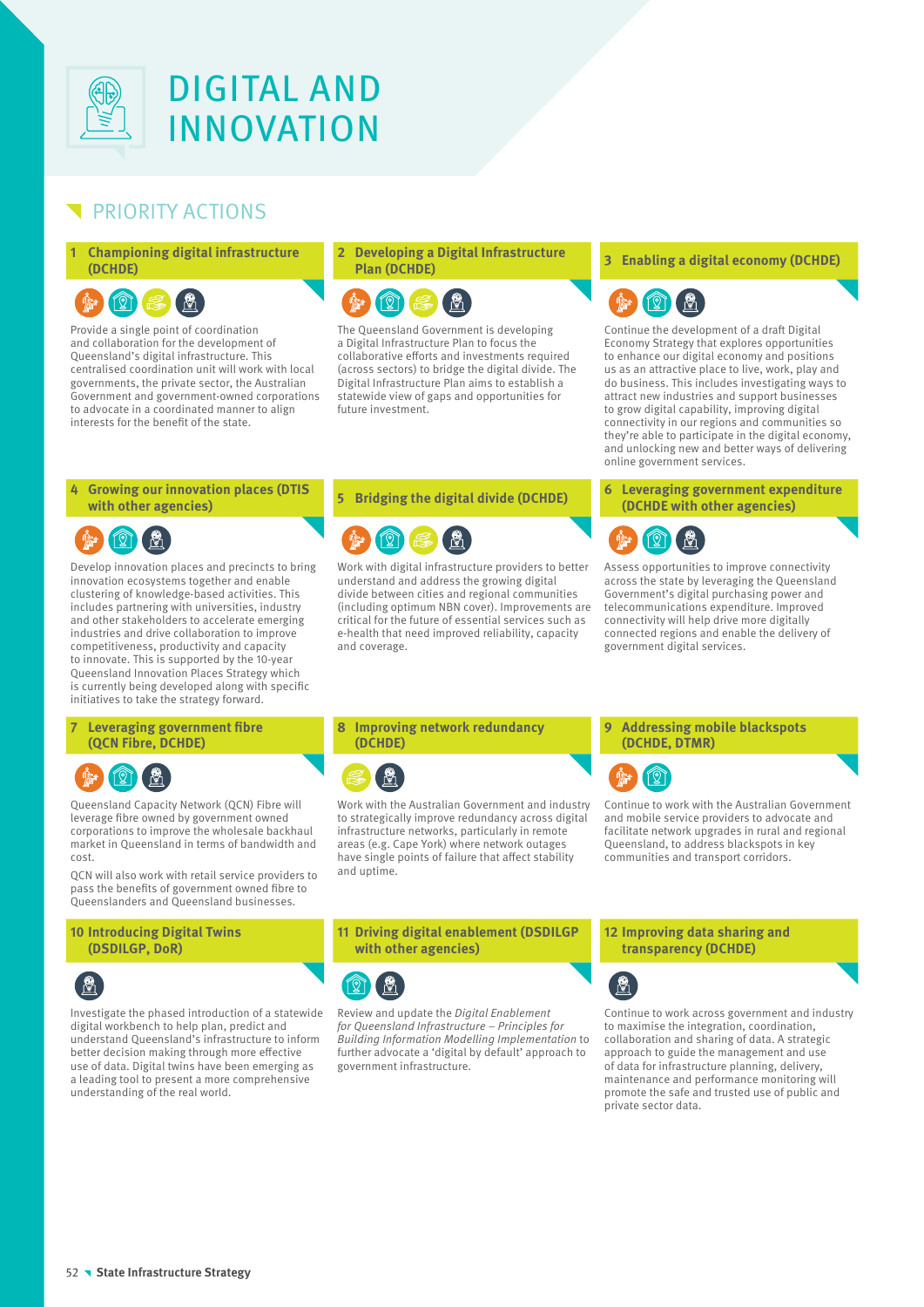### **13 Sharing mobile infrastructure (DCHDE with DSDILGP)**



In partnership with local governments and industry, explore policy and planning provisions to optimise the 5G rollout and reduce duplication of investment through shared infrastructure. Mobile carriers could share towers and equipment spaces through neutral host models and even network functionality through radio access network sharing, to reduce costs.

### **14 Increasing public safety communications (QPS with QFES, QAS and DCHDE)**



Government has endorsed a long-term Public Safety Communications strategy developed by the public safety agencies. It provides departments with shared direction and capability targets to enhance operations, resulting in better and safer outcomes for the community.



Digital mobile towers

# INFRASTRUCTURE OBJECTIVES



Encourage jobs, growth and productivity



Develop regions, places and precincts



Enhance sustainability and resilience



Adopt smarter approaches